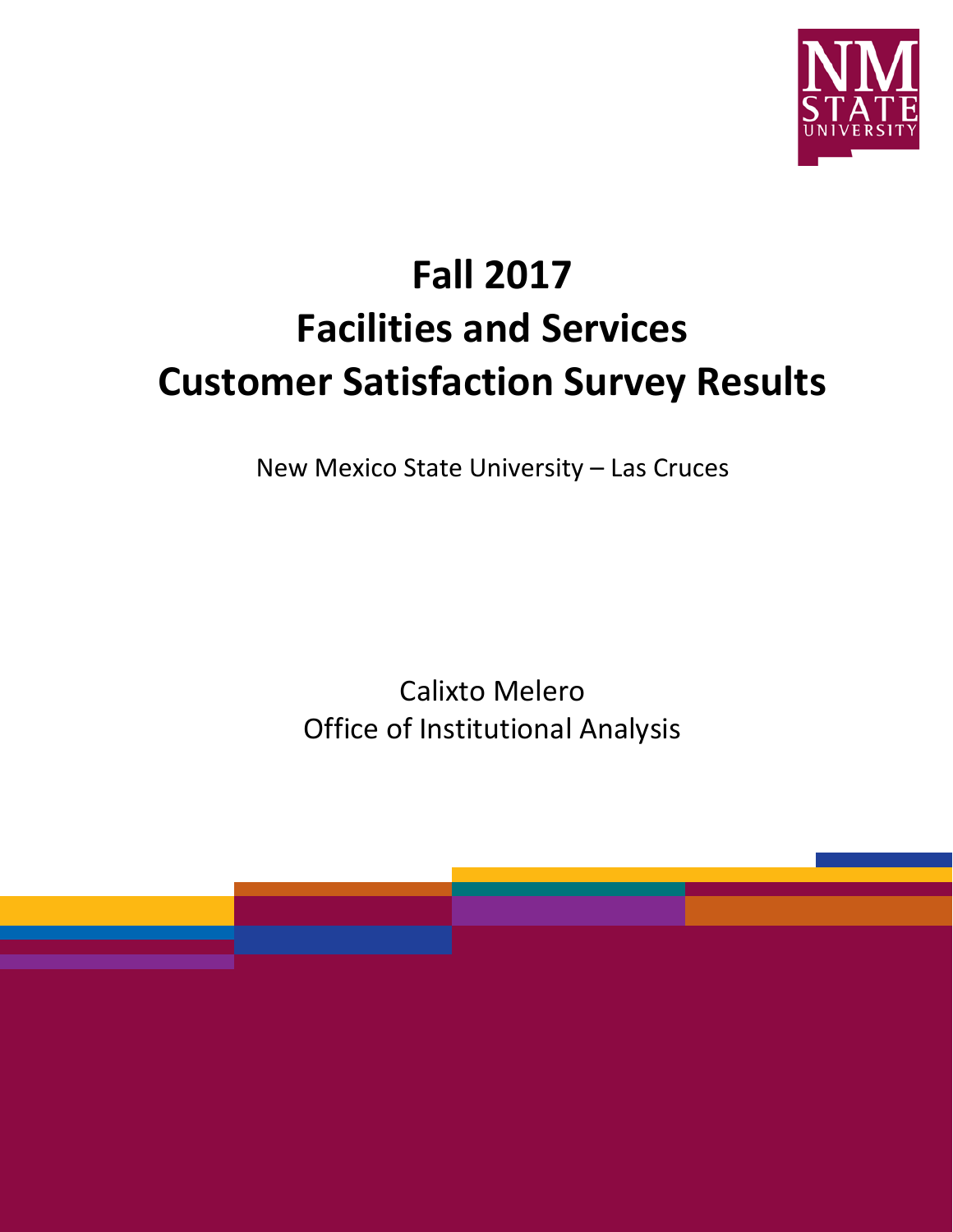# Fall 2017: Facilities & Services Customer Satisfaction Survey Results

| <b>Table of Contents</b>                                                                                      |  |
|---------------------------------------------------------------------------------------------------------------|--|
|                                                                                                               |  |
|                                                                                                               |  |
|                                                                                                               |  |
|                                                                                                               |  |
|                                                                                                               |  |
|                                                                                                               |  |
|                                                                                                               |  |
|                                                                                                               |  |
| Table 3: Satisfaction with Facilities and Services Custodial Services, Respondent Percentages 6               |  |
|                                                                                                               |  |
| Table 4: Satisfaction with Facilities and Services Building, Environmental and Utilities Services, Respondent |  |
|                                                                                                               |  |
|                                                                                                               |  |
| Table 5: Satisfaction with Facilities and Services Ground Services, Respondent Percentages8                   |  |
|                                                                                                               |  |
|                                                                                                               |  |
|                                                                                                               |  |
| Table 7: Satisfaction with Facilities and Services Special Projects and Engineering Services, Respondent      |  |
|                                                                                                               |  |
| Table 8: Satisfaction with Facilities and Services Administrative Service Areas, Respondent Percentages 11    |  |
|                                                                                                               |  |
| Table 9: Satisfaction with Environmental Health and Safety (EHS), Respondent Percentages 12                   |  |
|                                                                                                               |  |
|                                                                                                               |  |
|                                                                                                               |  |
| Table 11: Satisfaction with NMSU Office of University Architect and Campus Planning, Respondent               |  |
|                                                                                                               |  |

Appendices

Appendix A: Comments by Comment Category Appendix B: Comments by Building Affiliation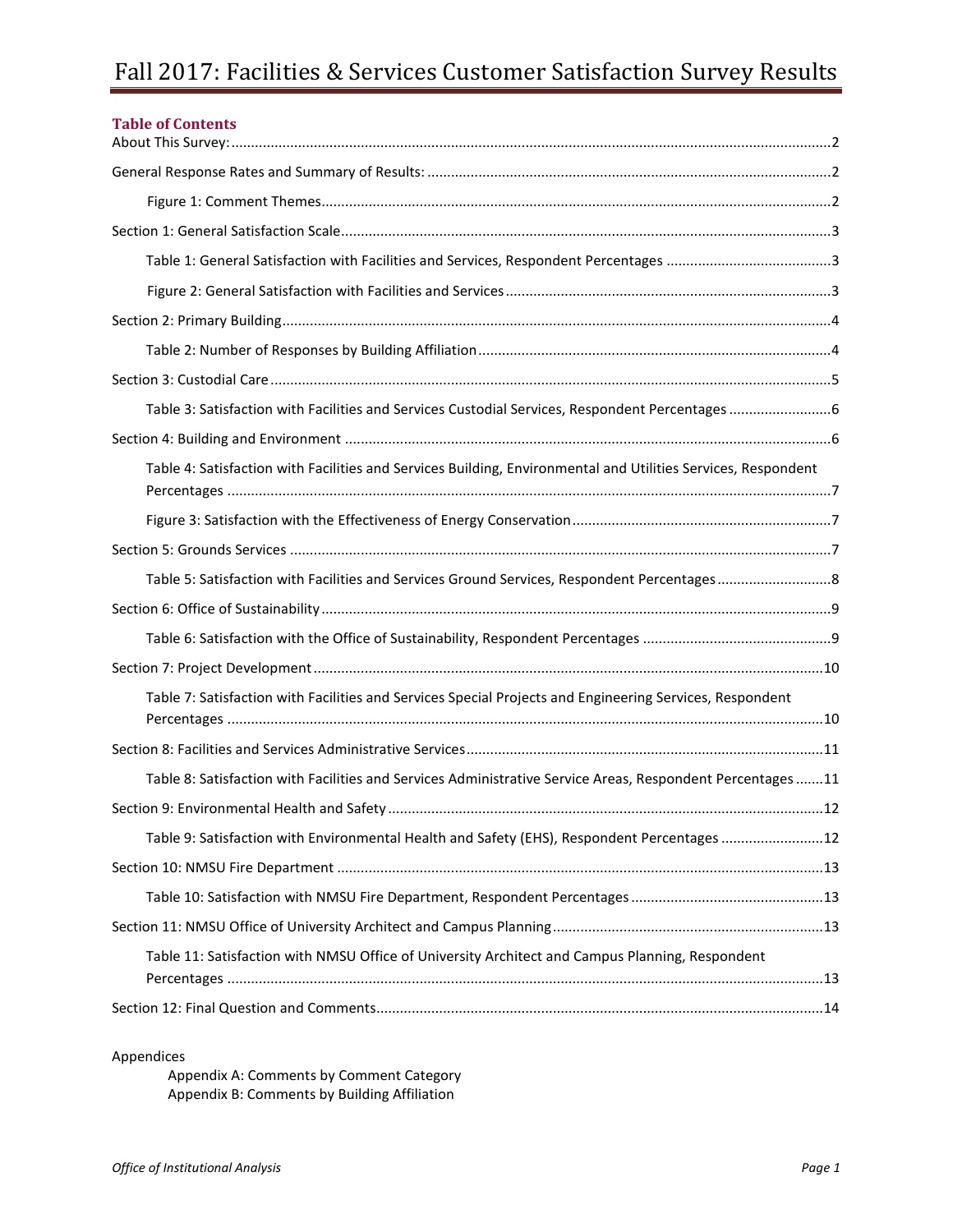# <span id="page-2-0"></span>**About This Survey:**

New Mexico State University's (NMSU) Facilities and Services Office (FS) worked with the Office of Institutional Analysis (OIA) to administer the Facilities and Services Customer Satisfaction Survey. The original survey was designed according to specifications of a Facilities and Services audit and standards set by APPA, the facilities professional organization to which NMSU belongs. The 2017 survey contains the same content areas as in the 2016 and 2015 versions.

#### <span id="page-2-1"></span>**General Response Rates and Summary of Results:**

The Fall 2017 survey received a total of 300 responses. The response rate for the 2017 iteration of the survey was considerably lower than in previous years, when there were 503 responses in 2016 and 467 responses in 2015. However, despite lower response rates for this iteration, the proportion of responses in each of the categories were similar to previous years in percent of response. Much like previous years, the sections of the survey that receive the highest rates of response coincide with the areas of FS that have the highest demand. Areas such as custodial care, grounds maintenance, and building environments averaged 255 responses in most categories, with custodial services receiving the highest rate at 258 total responses. Similar to each of the previous years, the University's Architect and Campus Planning office received the fewest number of responses with 26.

Each year, respondents are given the opportunity to provide comments in the last question of the survey. The comments this year were also proportionally similar to last year's responses in all the major service areas (Figure 1). Two distinct differences were a substantial reduction in the number of overall comments from 24% last year to 9% this year, and no comments were received regarding the survey instrument. The change in overall comments is reflected in more focused comments for the more visible services FS provides. Overall, the comments were largely positive. Many thanked the FS staff for their friendliness and for all the hard work they do to keep NMSU looking beautiful. All comments are summarized by Comment Category in Appendix A and Building Affiliation in Appendix B.



#### <span id="page-2-2"></span>**Figure 1: Comment Themes**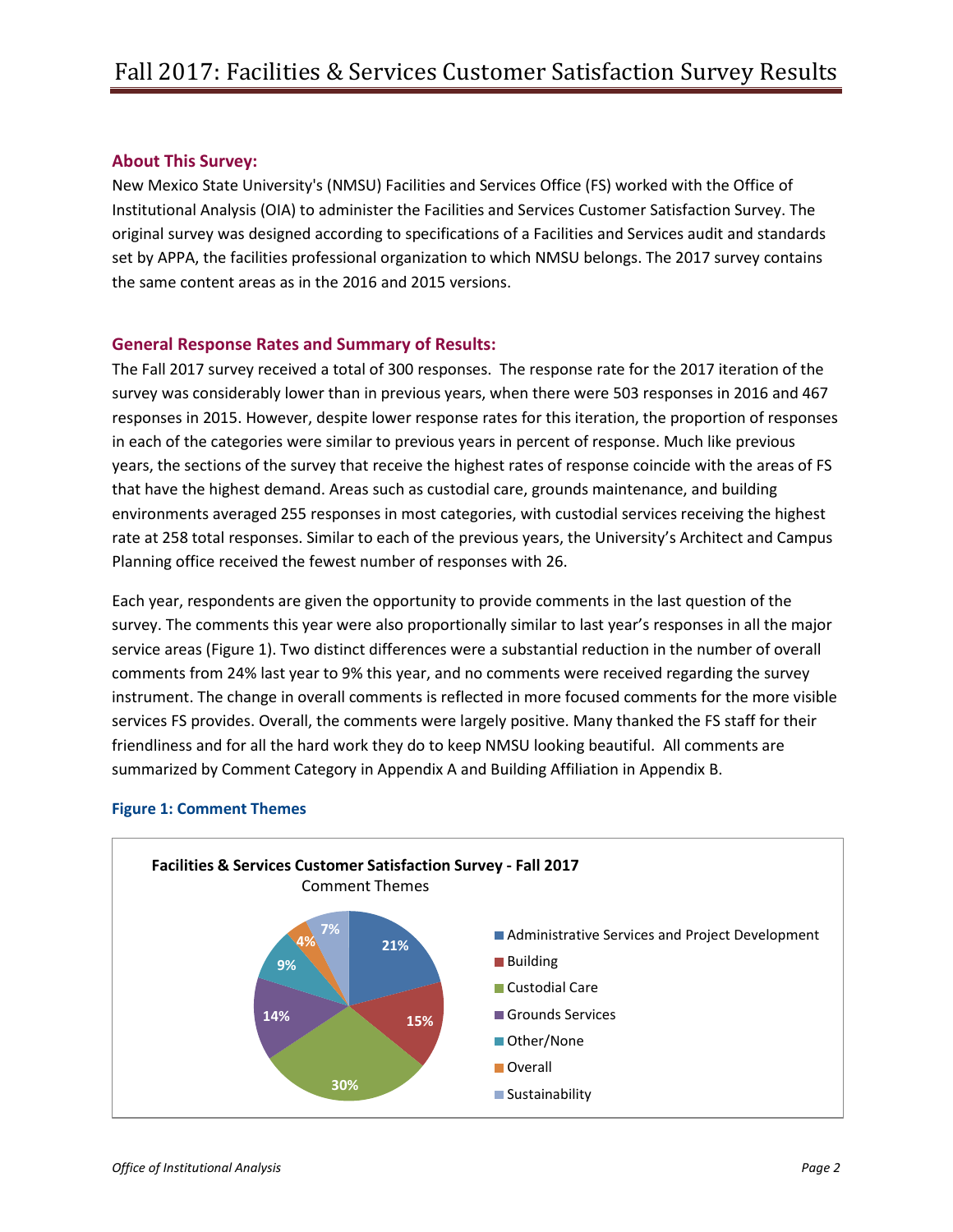# <span id="page-3-0"></span>**Section 1: General Satisfaction Scale**

*"How would you rate your overall satisfaction level with the work you have seen completed by Facilities and Services in the last twelve (12) months?"*

This year, the number of respondents who reported being satisfied or very satisfied with the services they received from Facilities and Services reached 72% (Table 1). This was a 2% decrease from last year, when 74% of respondents indicated they were satisfied or very satisfied with the services provided by FS. The number of respondents who reported being dissatisfied or very dissatisfied with the overall work of FS increased slightly this year to 17%, when compared to last year's combined dissatisfaction of 15% (Figure 2). This year, slightly more respondents were satisfied (37%), as opposed to very satisfied (36%). Last year, 34% were satisfied and 40% reported being very satisfied, while the number of individuals who were neutral in their response remained equal to last year (11%).

General satisfaction in the work provided by Facilities and Services has remained positive throughout the years. This is not only reflected in the number of satisfied respondents but also in the numerous comments provided by respondents, the majority of which have remained positive. Respondents generally give high praise for the hard work FS staff are committed to doing every day to maintain the grounds and to keep the buildings clean. The more critical comments consisted of maintenance requests taking too long to complete and the noticeable decline in staffing. However, these critiques are often tempered by the reality that budget cuts and financial difficulties reach beyond the walls of FS. These findings are similar to those observed in prior iterations of the survey.

|                     | <b>Responses</b> | <b>Percent</b> |
|---------------------|------------------|----------------|
| Very Dissatisfied   | 10               | 6%             |
| <b>Dissatisfied</b> | 19               | 11%            |
| <b>Neutral</b>      | 19               | 11%            |
| Satisfied           | 64               | 37%            |
| Very Satisfied      | 62               | 36%            |
| Total               | 174              | 100%           |

# <span id="page-3-1"></span>**Table 1: General Satisfaction with Facilities and Services, Respondent Percentages**

#### <span id="page-3-2"></span>**Figure 2: General Satisfaction with Facilities and Services**

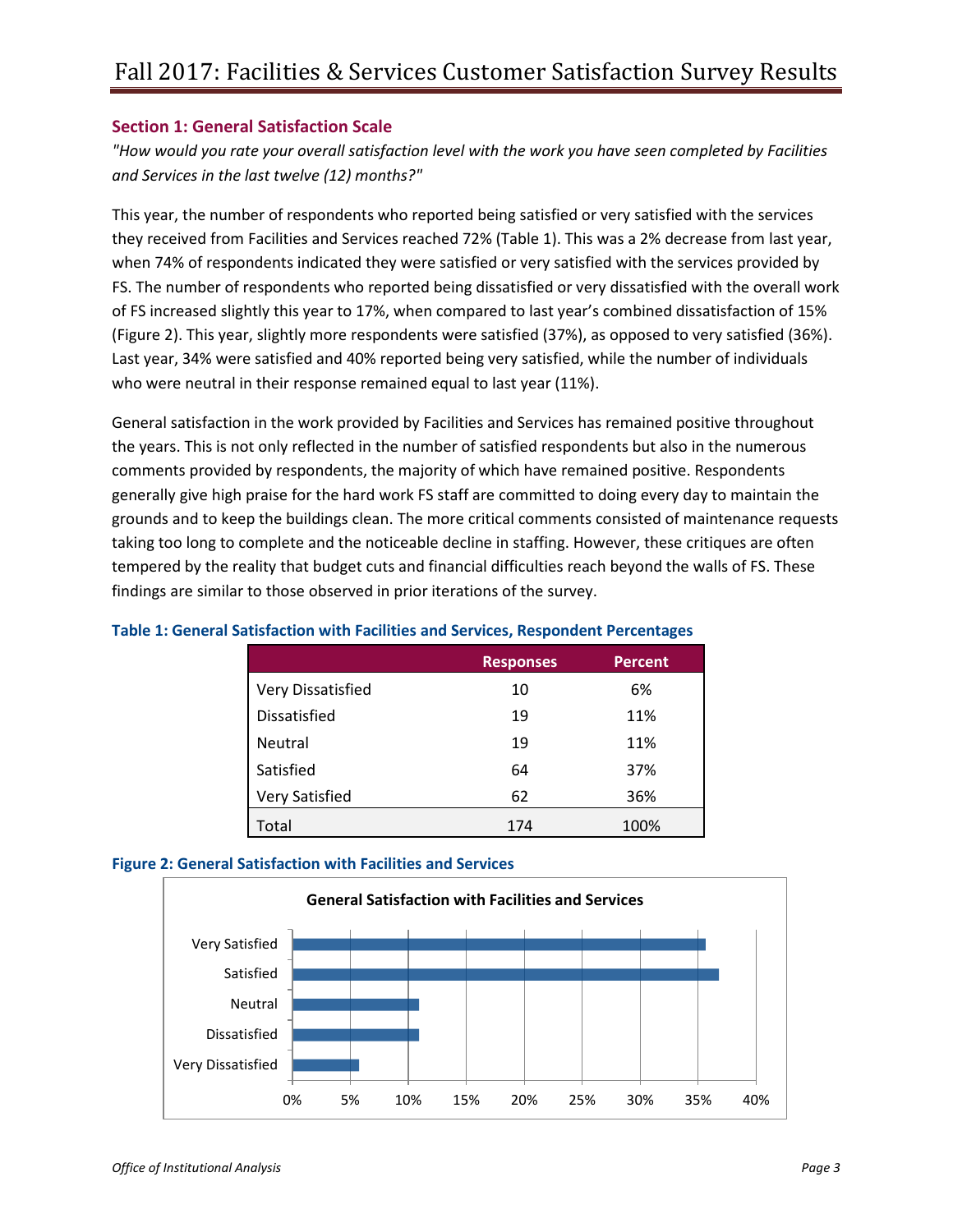# <span id="page-4-0"></span>**Section 2: Primary Building**

*"In order to better meet your facilities service needs, it is important that we be able to evaluate responses to see which areas of campus may need special attention. With this in mind, please choose your primary building on NMSU from the following drop-down list."* 

There were 61 buildings/areas represented in the survey responses this year. This was a drop in the number of buildings reported from previous years; 70 buildings were counted in last year's survey and 80 in the 2015 iteration. Buildings associated with the highest response totals were the group of Academic Research A, B, C (18), Facilities and Services Shops and Units (16), Anderson Hall/PSL (11), and Educational Services Center (11) (Table 2). Each year, the number of buildings represented and the varied concerns within each changes, representing the ever-changing needs of the Las Cruces campus.

<span id="page-4-2"></span>

| <b>Building</b>                           | <b>Responses</b> | <b>Building</b>                            | <b>Responses</b> |
|-------------------------------------------|------------------|--------------------------------------------|------------------|
| Academic Research A, B, C                 | 18               | <b>Gerald Thomas Hall</b>                  | 6                |
| <b>Agricultural Science Centers</b>       | $\overline{2}$   | Goddard Hall                               | $\overline{2}$   |
| Alumni & Visitors Center                  | $\overline{2}$   | <b>Guthrie Hall</b>                        | 4                |
| American Indian Student Center            | $\mathbf{1}$     | <b>Hadley Hall</b>                         | 9                |
| Anderson Hall (PSL)                       | 11               | <b>Hardman and Jacobs</b>                  | 6                |
| <b>ASNMSU Center for the Arts</b>         | $\mathbf{1}$     | <b>Health and Social Services Building</b> | $\overline{7}$   |
| <b>Astronomy Building</b>                 | $\overline{2}$   | James B. Delamater Activity Center         | 6                |
| Barnes & Noble                            | 1                | Jett Hall/Annex                            | $\overline{2}$   |
| <b>Branson Library</b>                    | 8                | John Whitlock Hernandez Hall               | $\mathbf{1}$     |
| <b>Breland Hall</b>                       | 9                | Knox Hall                                  | 3                |
| <b>Business Complex Building</b>          | 6                | <b>Milton Hall</b>                         | $\overline{7}$   |
| <b>Campus Health Center</b>               | $\overline{3}$   | <b>Music Building</b>                      | $\overline{2}$   |
| Campus Police/Ag Institute                | 3                | Neale Hall                                 | 3                |
| Cervantes Village Apartment Complex       | $\mathbf{1}$     | <b>Nematology Building</b>                 | $\mathbf{1}$     |
| Cervantes Village - Children's Village    | 1                | New Mexico Dept. of Agriculture            | 3                |
| <b>Chemistry Building</b>                 | 8                | O'Donnell Hall                             | 10               |
| <b>Computer Center</b>                    | 3                | Pan American Center                        | 2                |
| <b>Corbett Center</b>                     | 9                | Pete V. Domenici Hall                      | 1                |
| Dan W. Williams Hall/Annex                | $\mathbf{1}$     | <b>Peanut Grading Station</b>              | 1                |
| Dove Hall                                 | $\overline{2}$   | Pinon Hall                                 | $\mathbf{1}$     |
| Ed and Harold Foreman Engineering Complex | 3                | <b>Regents Row</b>                         | $\mathbf{1}$     |
| <b>Educational Services Center</b>        | 11               | <b>Roberts Hall</b>                        | $\overline{2}$   |
| <b>Engineering Complex I</b>              | $\overline{2}$   | <b>Science Hall</b>                        | 9                |
| Facilities and Services Shops and Units   | 16               | Skeen Hall                                 | 8                |
| <b>Fire Station</b>                       | 4                | Speech Building                            | $\mathbf{1}$     |
| <b>Foster Hall</b>                        | 3                | Thomas & Brown Hall                        | 3                |
| <b>Fulton Athletic Center</b>             | 4                | Wells Hall                                 | $\mathbf{1}$     |
| Garcia Annex                              | $\overline{3}$   | <b>Wind Tunnel</b>                         | $\mathbf{1}$     |
| Garcia Residence Hall                     | $\overline{2}$   | <b>Young Hall</b>                          | $\mathbf{1}$     |
| <b>Gardiner Hall</b>                      | 4                | Zuhl Library                               | $\overline{2}$   |
| Genesis Center (A, B, C and Office)       | $\mathbf{1}$     |                                            |                  |

# <span id="page-4-1"></span>**Table 2: Number of Responses by Building Affiliation**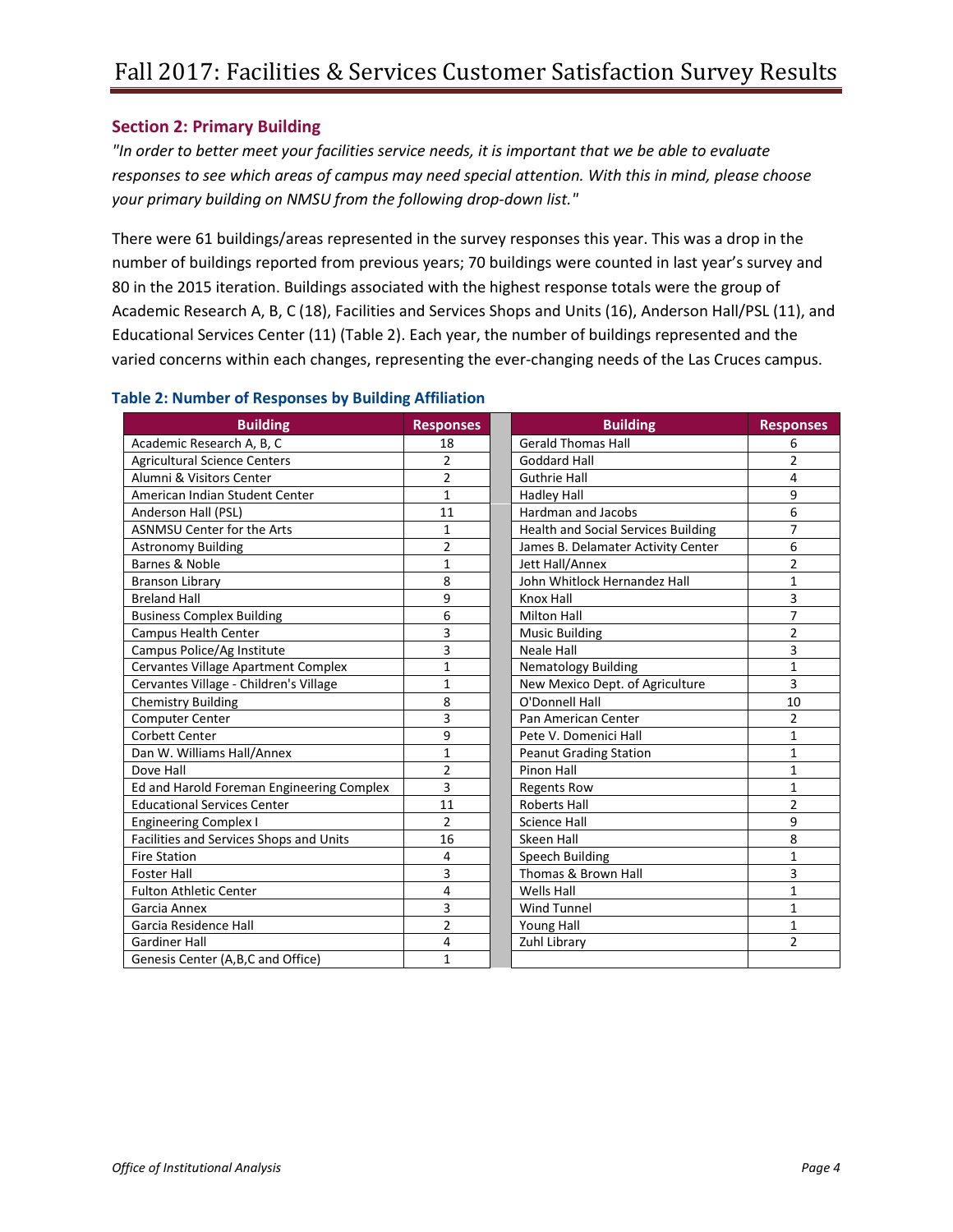# **Section 3: Custodial Care**

*"Facilities and Services provides basic cleaning, recycling, and routine pest control services for Instruction and General Buildings on the Las Cruces Campus. This is done according to a published schedule on the FS website. Please rate your level of satisfaction with the following custodial care areas as they pertain to the building you identified as your primary building."*

Keeping the offices, classrooms, and public spaces clean on the Las Cruces campus takes a fair amount of resources and work force. As a result, custodial services represents the largest portion of services provided by FS and one of its most visible. This year, 258 respondents provided feedback on the work provided by the custodial staff. In general, most respondents were supportive of the efforts put out by the custodial staff in all areas measured. However, this year the overall satisfaction of custodial services dropped to 63% among respondents who were satisfied or very satisfied, down 8% from last year's 71% (Table 3).

A constant every year not only in custodial services but also throughout all FS departments is courtesy from the staff. This year was no different as 61% of respondents were very satisfied with the courtesy of custodial staff and there was a combined (very satisfied and satisfied) satisfaction rate of 82%. Frequency of custodial services had the highest rate of respondents who were dissatisfied or very dissatisfied (25%). This was a 5% increase over last year's level of dissatisfaction with frequency of cleaning.

The strain placed on the custodial staff to maintain each building is reflected in the level of combined satisfaction (satisfied or very satisfied) and combined dissatisfaction (dissatisfied and very dissatisfied), for each of the custodial care categories, which were lower for those who were satisfied and higher among those who were dissatisfied when compared to 2016 results. This year, respondents who were satisfied or very satisfied dropped 4% for cleanliness of restrooms (67%), 5% for courtesy of custodial staff (82%), 6% for cleanliness of public areas (68%), 8% for overall quality (63%), 9% for frequency of services (53%), and 10% for cleanliness of offices and classrooms (57%) when compared to 2016 results. The main difference in cleanliness of offices and classrooms came from a 7% decline in respondents who were 'very satisfied' this year. The decline in combined satisfaction levels meant that more respondents expressed dissatisfaction in the custodial services provided by FS. While most of the categories saw a 2% to 3% increase in combined dissatisfaction, the overall quality of custodial services experienced a 4% increase in combined dissatisfaction over last year's 15%, and frequency of services experienced the highest difference compared to last year, increasing from 15% to 19% in combined dissatisfaction.

Satisfaction with the effectiveness of the recycling program declined this year, as it has over the last two years. This year, 57% of respondents were satisfied or very satisfied with the recycling program, down from 62% in 2016 and 70% in 2015.

The total number of comments referencing Custodial Care increased this year to 40 (30%). The comments were somewhat reflective of the level of satisfaction given by respondents. Many of the positive comments praised the staff and their efforts to maintain clean offices and classrooms, while negative comments focused on public areas and the low frequency of cleaning in these areas.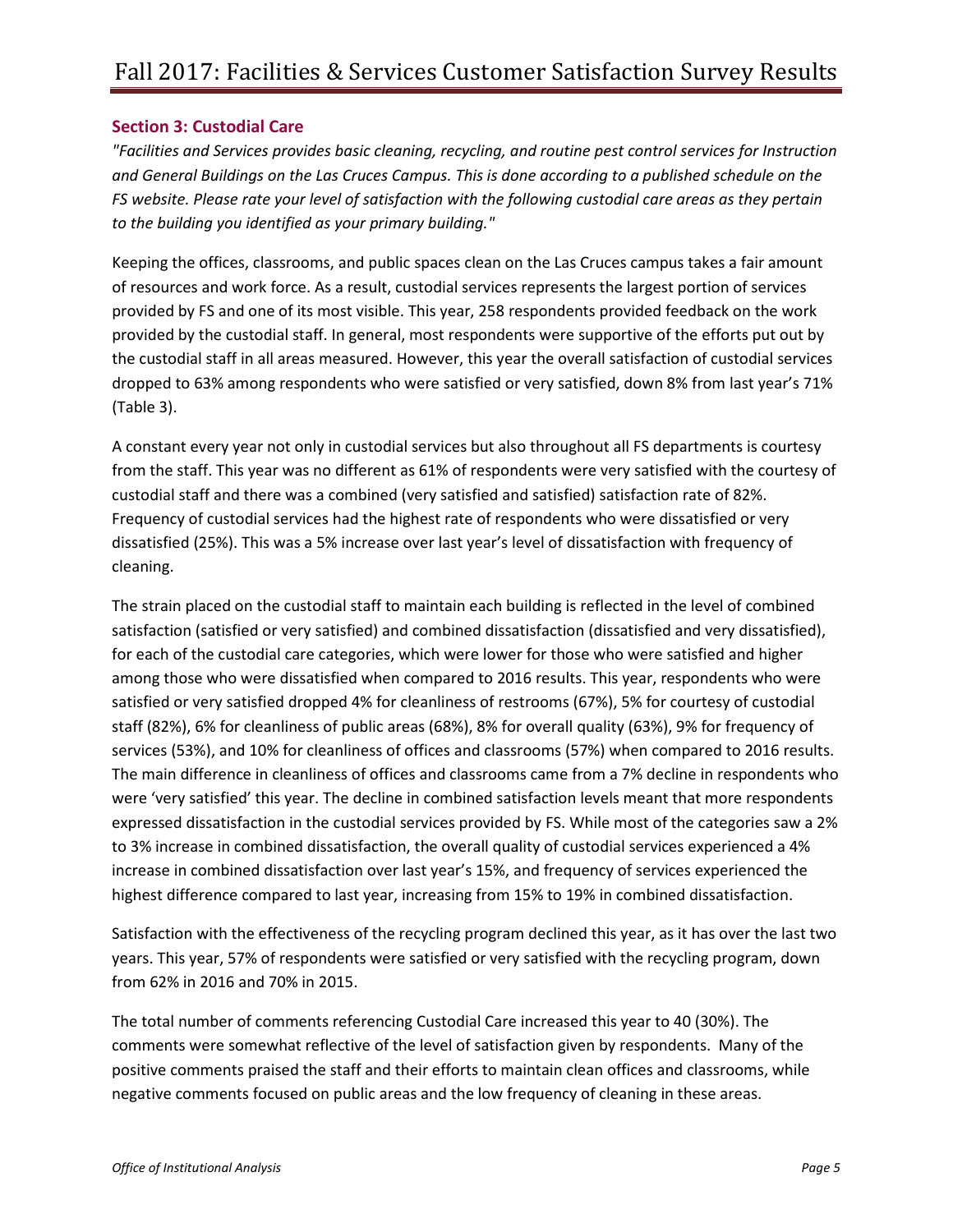| Area                                                               | <b>Very</b><br><b>Satisfied</b> | <b>Satisfied</b> | <b>Neutral</b> | <b>Dissatisfied</b> | <b>Very</b><br><b>Dissatisfied</b> | Total<br><b>Responses</b> |
|--------------------------------------------------------------------|---------------------------------|------------------|----------------|---------------------|------------------------------------|---------------------------|
| Cleanliness of public areas (entryways,<br>lobbies, lounges, etc.) | 31.1%                           | 36.6%            | 14.0%          | 13.6%               | 4.7%                               | 257                       |
| Cleanliness of restrooms                                           | 29.8%                           | 36.8%            | 13.6%          | 12.4%               | 7.4%                               | 258                       |
| Cleanliness of offices and classrooms                              | 23.7%                           | 33.5%            | 22.6%          | 13.6%               | 6.6%                               | 257                       |
| Courtesy of custodial staff                                        | 61.3%                           | 20.3%            | 14.5%          | 1.2%                | 2.7%                               | 256                       |
| Frequency of custodial services                                    | 27.2%                           | 25.6%            | 22.8%          | 16.5%               | 7.9%                               | 254                       |
| Overall quality of custodial services                              | 31.8%                           | 31.0%            | 17.8%          | 13.2%               | 6.2%                               | 258                       |
| Sustainability                                                     |                                 |                  |                |                     |                                    |                           |
| Please rate the effectiveness of the<br>Recycling program          | 21.7%                           | 35.4%            | 19.4%          | 16.6%               | 6.9%                               | 175                       |

# <span id="page-6-0"></span>**Table 3: Satisfaction with Facilities and Services Custodial Services, Respondent Percentages**

# <span id="page-6-1"></span>**Section 4: Building and Environment**

*"Facilities and Services strives to maintain a comfortable and functional environment for all members of the NMSU community. Please rate your level of satisfaction with the following building and environmental utilities areas of the building you identified as your primary building."*

Every year, roughly half of respondents feel their building is too hot or too cold. This year was no different, as 51% of respondents stated they were satisfied or very satisfied with the temperature in their building (Table 4). This was slightly less than last year's combined satisfaction rate of 57% and 2015 with 54% combined satisfaction. Approximately four out of five respondents felt the lighting in their building was adequate. The combined total of those who were satisfied or very satisfied was 80% this year, down 3% from last year's 83%. In terms of building environment, comfortable room temperature is a constant issue every year—this is also expressed in half the building comments which mention the temperature inside the building.

The percentage of respondents who felt the reliability of utilities, which includes electrical power, heating, and cooling, was satisfactory stayed relatively identical to last year's responses at 78%. This year, 67% of respondents were satisfied or very satisfied with handicap access in their building. This small improvement was the result of a two percent increase among those who were satisfied this year.

Over the past three years, the effectiveness of energy conservation has increased roughly 5% each year from 10% in 2014, 15% in 2015, and 21% in 2016. This year, those who were very satisfied remained the same at 21% (Figure 3), while the number of those who were less than satisfied decreased by 2%.

As reported earlier in this section, concerns about building environments have remained fairly consistent over the years, as can be seen in the comments pertaining to this section. Fifteen percent of the comments conveyed were centered on building concerns. The bulk of these comments were temperature related and repair requests. Respondents were often distressed they could not control the temperature in their office. Others commented on the lack of upkeep of the building and the infrastructure. Several comments highlighted the dangers of ill-maintained buildings and equipment.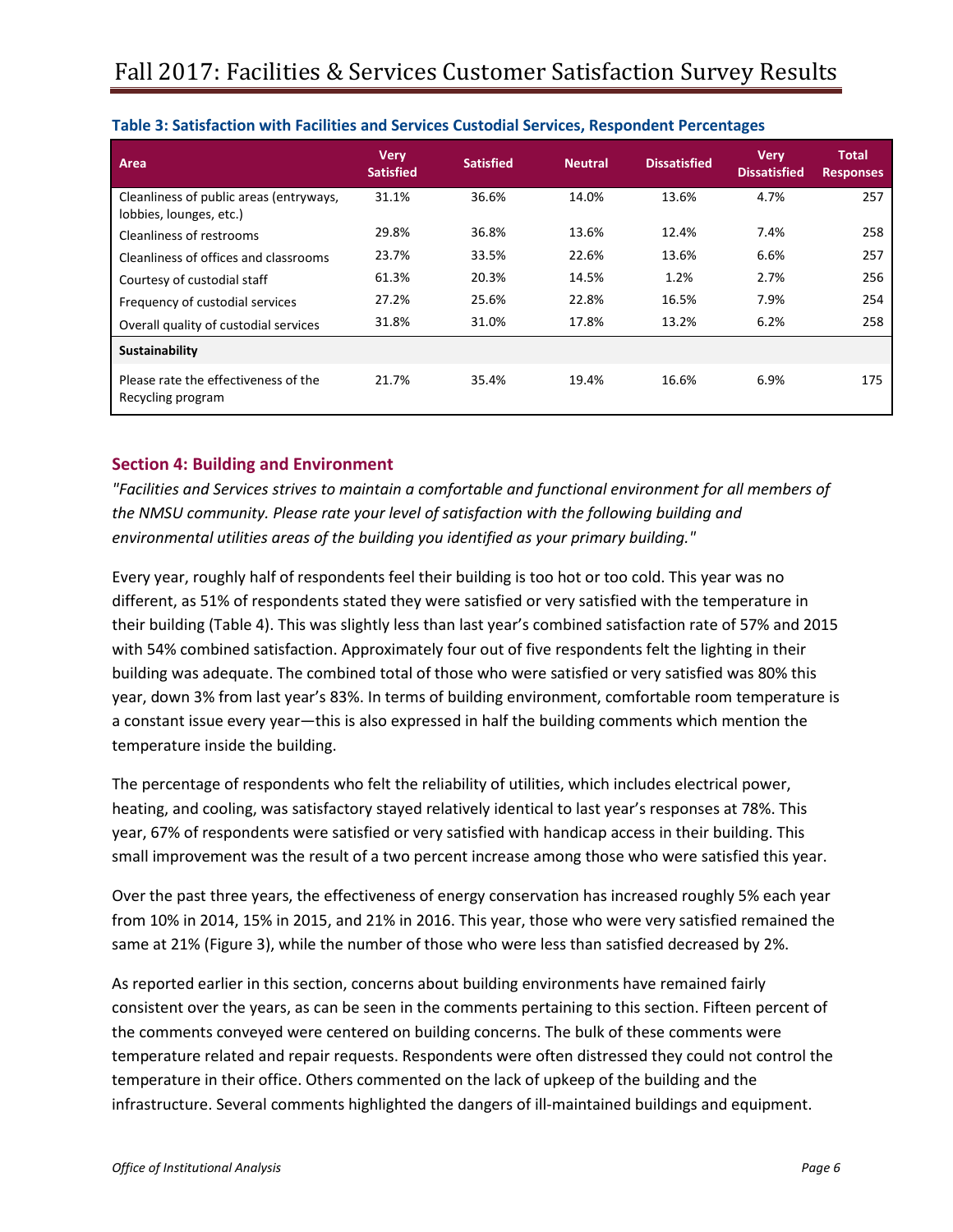# <span id="page-7-0"></span>**Table 4: Satisfaction with Facilities and Services Building, Environmental and Utilities Services, Respondent Percentages**

| Area                                                                                                               | <b>Very</b><br><b>Satisfied</b> | <b>Satisfied</b> | <b>Neutral</b> | <b>Dissatisfied</b> | <b>Very</b><br><b>Dissatisfied</b> | <b>Total</b><br><b>Responses</b> |
|--------------------------------------------------------------------------------------------------------------------|---------------------------------|------------------|----------------|---------------------|------------------------------------|----------------------------------|
| Temperature                                                                                                        | 14.8%                           | 36.6%            | 21.0%          | 18.7%               | 8.9%                               | 257                              |
| Lighting (is it adequate for the task?)                                                                            | 32.0%                           | 47.7%            | 12.5%          | 5.5%                | 2.3%                               | 256                              |
| Handicap access                                                                                                    | 23.7%                           | 43.1%            | 26.9%          | 2.8%                | 3.6%                               | 253                              |
| Reliability of utilities (electrical power,<br>heating, cooling, meet our needs and<br>have minimal interruptions) | 35.5%                           | 42.2%            | 11.7%          | 7.8%                | 2.7%                               | 256                              |

# **Figure 3: Satisfaction with the Effectiveness of Energy Conservation**

<span id="page-7-1"></span>

#### <span id="page-7-2"></span>**Section 5: Grounds Services**

*"Facilities and Services provides landscape and grounds maintenance, exterior trash receptacle management and concrete and asphalt maintenance. In addition, Facilities and Services maintains the walkways and roadways around campus and is responsible for the care of lawns, trees, and shrubs. Facilities and Services is also founded to maintain campus drainage systems. Please rate your level of satisfaction with the following areas as they relate to Facilities and Services grounds maintenance in your area of the university."*

Grounds maintenance is another area of FS with high demand and high visibility. Consequently, their services are more apt to receive greater praise or harsher scrutiny. This year, grounds maintenance experienced lower satisfaction rates in each of its respective categories when compared to the past two years. The largest difference in any one category was an 11% drop among those who were satisfied or very satisfied with the mowing, weeding, trimming, etc. when compared to last year, shifting from 79% in 2016 to 68% in 2017 (Table 5). Litter management experienced the smallest change from last year's results, dropping 4% this year to 67%. Management of recycling and recycling receptacles, which had increased 5% last year amongst respondents who were satisfied or very satisfied, experienced a 5% decrease this year, returning to the 67% it received in 2015. A bright spot every year is the genuine level of courtesy the grounds staff demonstrates with each interaction, and this year was no different. Over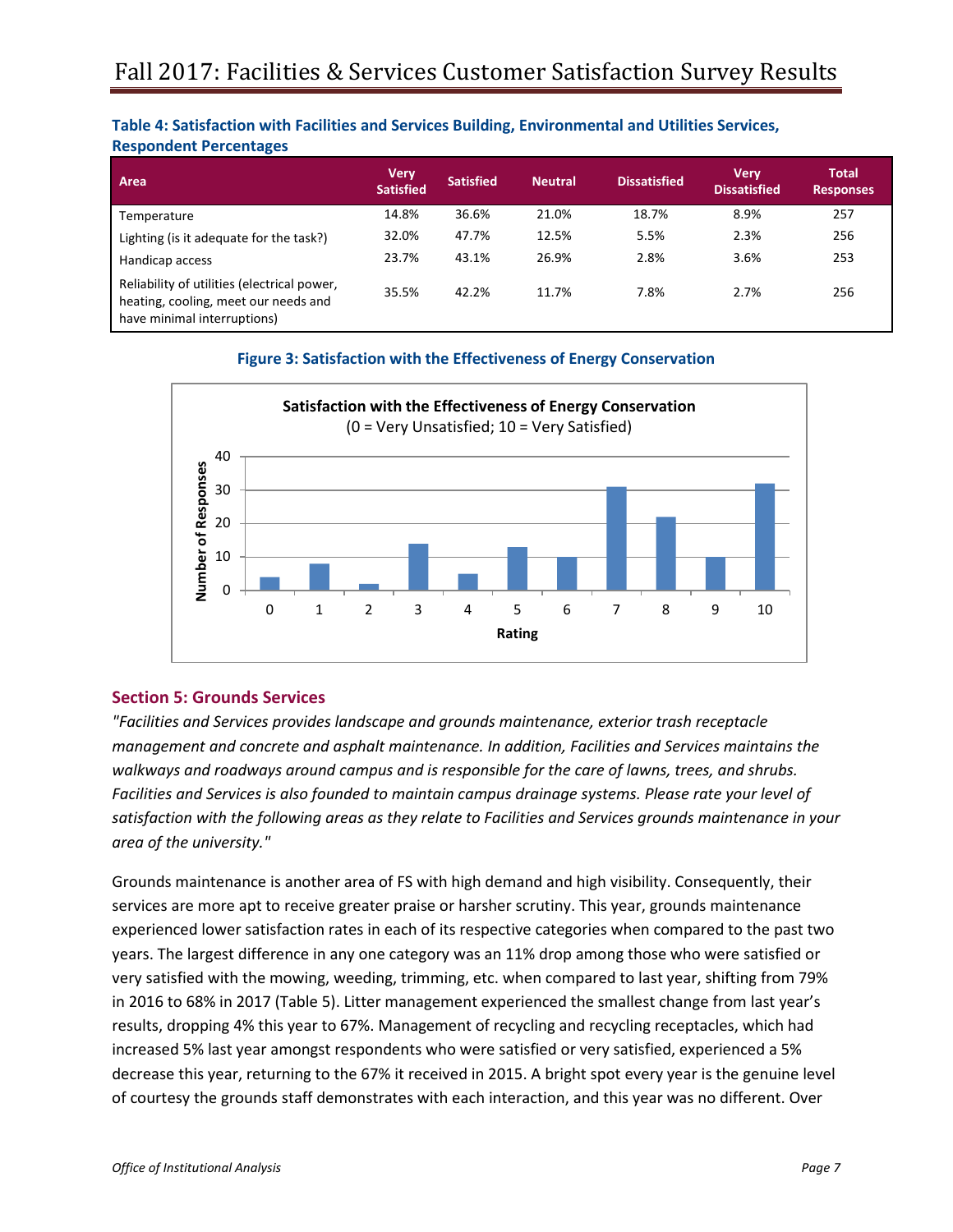half (52%) of respondents stated they were 'very satisfied' with the courteousness of grounds staff, with an additional 27% reported being 'satisfied', bringing the combined satisfaction rate of grounds staff courtesy to 80%.

Quality of landscaping design and maintenance dropped slightly from the three quarters approval rate last year to just under 70% this year for those who said they were satisfied or very satisfied. Quality of pest control (64%) experienced a 6% drop among those who were satisfied or very satisfied compared to last year's results. Because each of the individual categories experienced some decline this year, the overall quality of grounds services also experienced a decline. This year, 70% of respondents were satisfied or very satisfied with the overall work of grounds services—a 9% drop from last year.

There was an increase in the number of comments related to Grounds Services this year (14%), as more comments focused on specific issues within each department. The majority of comments provided reference the desire and hard work of the staff to keep the campus looking beautiful, and the friendly smiles and courteousness given to students, staff, and faculty. Several comments discussed the continued need for eco-friendly xeriscaping and better watering schemes. In addition to the positive comment, respondents also expressed the need for increasing weed removal and trimming trees, many of which block signs and break through sidewalks. Litter and grass trimming on walkways were also concerns expressed by many.

| Area                                                                                                              | <b>Very</b><br><b>Satisfied</b> | <b>Satisfied</b> | <b>Neutral</b> | <b>Dissatisfied</b> | <b>Very</b><br><b>Dissatisfied</b> | Total<br><b>Responses</b> |
|-------------------------------------------------------------------------------------------------------------------|---------------------------------|------------------|----------------|---------------------|------------------------------------|---------------------------|
| Maintenance of grounds (mowing, weeding,<br>trimming, edging, etc.)                                               | 25.9%                           | 42.0%            | 14.9%          | 11.8%               | 5.5%                               | 255                       |
| Quality of landscape design and maintenance<br>(trees, flowerbeds, etc.)                                          | 27.5%                           | 41.2%            | 15.7%          | 12.2%               | 3.5%                               | 255                       |
| Litter management                                                                                                 | 23.1%                           | 43.5%            | 14.5%          | 13.7%               | 5.1%                               | 255                       |
| Management of recycling and recycling<br>receptacles                                                              | 24.8%                           | 41.7%            | 17.3%          | 10.6%               | 5.5%                               | 254                       |
| Quality of pest control (indoors and outdoors)                                                                    | 27.0%                           | 37.3%            | 21.4%          | 9.5%                | 4.8%                               | 252                       |
| Overall quality of Grounds services                                                                               | 26.7%                           | 43.5%            | 19.2%          | 7.1%                | 3.5%                               | 255                       |
| Courtesy of Grounds staff                                                                                         | 52.4%                           | 27.4%            | 17.5%          | 0.8%                | 2.0%                               | 252                       |
| <b>Sustainability</b>                                                                                             |                                 |                  |                |                     |                                    |                           |
| Please grade the effectiveness of the water<br>efficient landscaping and our other water<br>conservation measures | 26.6%                           | 36.4%            | 22.4%          | 10.5%               | 4.2%                               | 143                       |

#### <span id="page-8-0"></span>**Table 5: Satisfaction with Facilities and Services Ground Services, Respondent Percentages**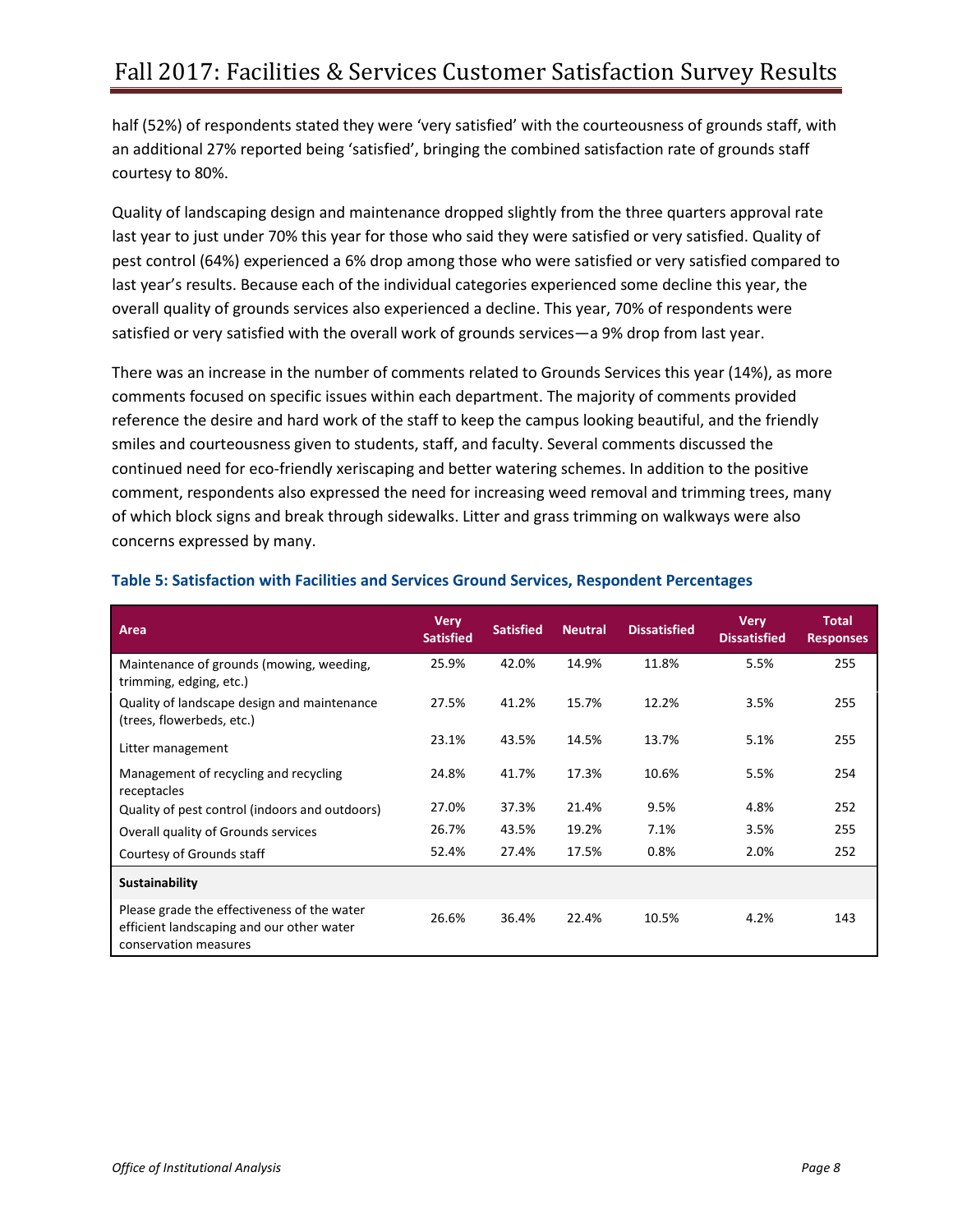# <span id="page-9-0"></span>**Section 6: Office of Sustainability**

*"Please rate your level of satisfaction with the following areas as they relate to sustainability at the university."*

Over the last four years, the Office of Sustainability has seen a small decline in the total number of responses it receives each year as part of this survey. This year, the total number fell by nearly half of what has been customary over recent years, dropping from 82 respondents in 2016 to 47 in 2017. Despite this decline, the proportion of responses in each of the seven categories was similar to previous years. This was particularly true of respondents who answered 'neutral' which, each year, receives the largest percentage of responses in most categories. Similar to last year, Environmental Education Center (EEC) had the highest 'neutral' response rate (51%). This was also the highest response rate in any particular category regarding Sustainability (Table 6). Courtesy of the sustainability staff had the highest combined scores, with 70% responding as satisfied or very satisfied. This was a slight increase over last year's 68%.

The overall quality of sustainability at NMSU experienced a double-digit decline for the second year in a row, dropping 11% in 2017 (48%) from 59% in 2016. Satisfaction with both the educational programs (tabling, campus presentations, etc.) and the Toner Recycling program declined 5% this year receiving 49% and 52%, respectively, in combined satisfaction. The biggest improvement came from the Energy Reduction Program, which increased 8% from last year's 49% to 57% this year for satisfied or very satisfied responses. Another bright spot was the sustainability website in which combined satisfaction increased 4% over last year.

Issues concerned with sustainability on campus received 7% of the comments provided this year. Sustainability comments were split between two central themes of recycling and water conservation. Several comments noted inconsistencies with picking up recycling, noting bins were often overflowing. Others applauded the efforts of placing more recycling bins outdoors. Water conservation comments focused on the amount of water wasted with broken or misdirected sprinklers, and the watering of xeriscape yards and non-green landscape.

| Area                                                                            | <b>Very</b><br><b>Satisfied</b> | <b>Satisfied</b> | <b>Neutral</b> | <b>Dissatisfied</b> | <b>Very</b><br><b>Dissatisfied</b> | <b>Total</b><br><b>Responses</b> |
|---------------------------------------------------------------------------------|---------------------------------|------------------|----------------|---------------------|------------------------------------|----------------------------------|
| Educational programs (tabling,<br>one-on-one meetings, campus<br>presentations) | 13.3%                           | 35.6%            | 44.4%          | 4.4%                | 2.2%                               | 45                               |
| Website                                                                         | 13.3%                           | 44.4%            | 35.6%          | 4.4%                | 2.2%                               | 45                               |
| <b>Toner Recycling Program</b>                                                  | 18.2%                           | 34.1%            | 38.6%          | 6.8%                | 2.3%                               | 44                               |
| <b>Environmental Education Center</b>                                           | 13.3%                           | 31.1%            | 51.1%          | 2.2%                | 2.2%                               | 45                               |
| <b>Energy Reduction Program</b>                                                 | 23.9%                           | 32.6%            | 37.0%          | 2.2%                | 4.3%                               | 46                               |
| Overall quality of sustainability at<br><b>NMSU</b>                             | 17.4%                           | 30.4%            | 39.1%          | 8.7%                | 4.3%                               | 46                               |
| Courtesy of sustainability staff                                                | 44.7%                           | 25.5%            | 23.4%          | 0.0%                | 6.4%                               | 47                               |

#### <span id="page-9-1"></span>**Table 6: Satisfaction with the Office of Sustainability, Respondent Percentages**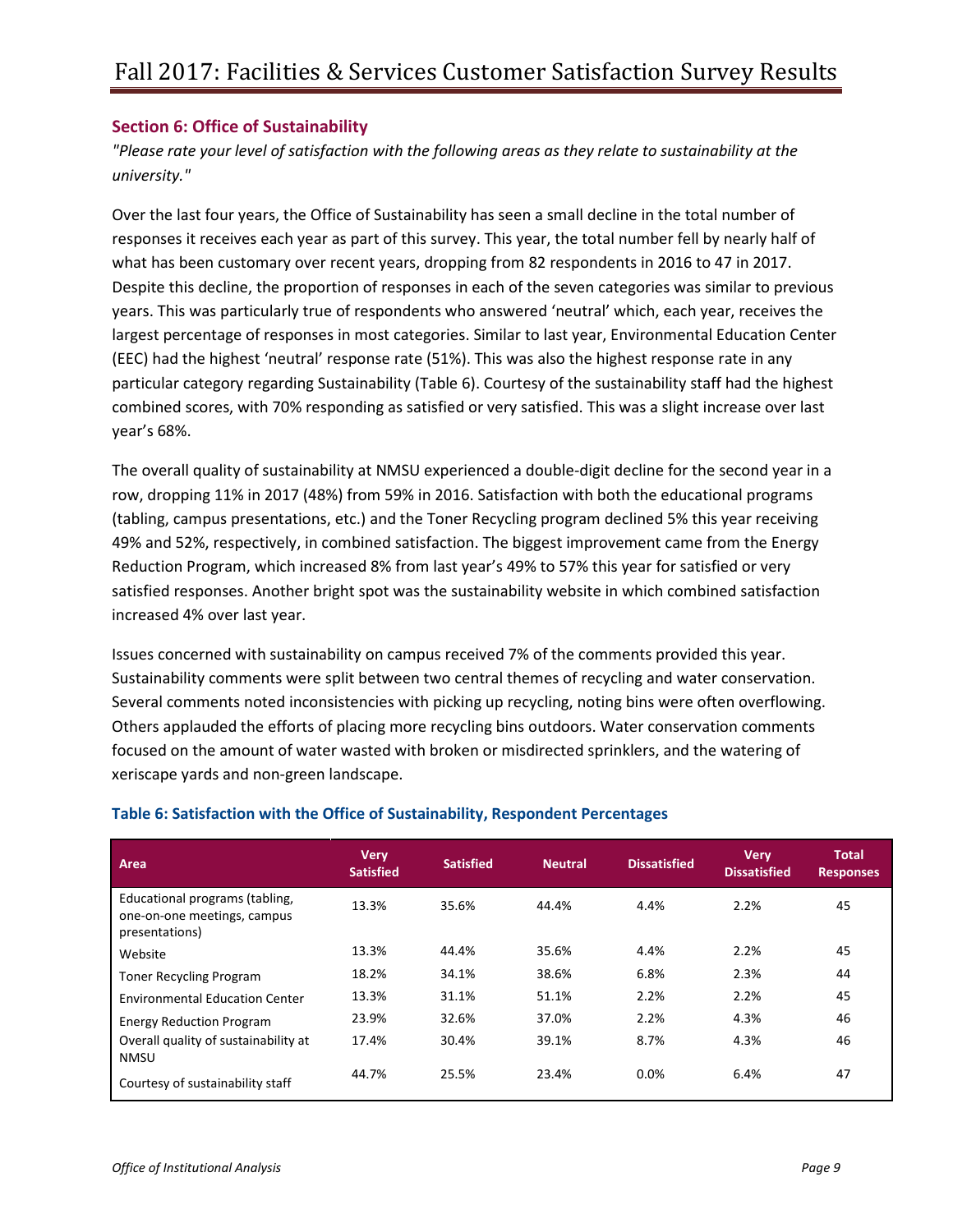# <span id="page-10-0"></span>**Section 7: Project Development**

*"Facilities modifications and enhancements are provided on reimbursable basis when requested by the user. Please evaluate Project Development and Engineering if you have used their services. In the last twelve months, have you/your office utilized any of these types of projects and engineering services?"*

Project Development and Engineering received 56 responses this year. This was a sizeable decline from last year's 72 responses, and 77 responses in 2015. This decline may be due to fewer respondents utilizing these services over the years. Project Development is split into two sections: *satisfaction with staff* and *satisfaction with finished projects.* Both sections improved in each of its respective categories over last year's results. In the first section, knowledge and skill of project staff, like last year, received the highest percentage of respondents who were satisfied or very satisfied, improving 11% from 49% in 2016 to 60% in 2017.

The second section, *satisfaction with finished projects*, improved in all categories, as more respondents were satisfied with project outcomes. Communication throughout the project had the largest increase over last year, increasing from 41% satisfied and very satisfied respondents in 2016 to 54% this year. Satisfaction with the finished project had the highest rate of satisfied and very satisfied respondents with a 64% combined satisfaction.

Like previous years, many of the comments related to project development were concerned with efficiency: timeliness of the project and communication. Respondents had concerns with efficiency due to several departments being involved in one project, or the inability to receive an estimate in a timely manner. Other respondents, however, were happy with the quick response to work orders and the courtesy and helpfulness of the staff involved.

This year, the mean rating of the importance of sustainability to a project dropped slightly to 3.4 (1-not important at all to 5-very important). This rating would suggest that respondents still believe sustainability for a project remains important.

| Area                                           | Very<br><b>Satisfied</b> | <b>Satisfied</b> | <b>Neutral</b> | <b>Dissatisfied</b> | <b>Very</b><br><b>Dissatisfied</b> | <b>Total</b><br><b>Responses</b> |
|------------------------------------------------|--------------------------|------------------|----------------|---------------------|------------------------------------|----------------------------------|
| <b>Satisfaction with Staff</b>                 |                          |                  |                |                     |                                    |                                  |
| Initial response time for estimating cost      | 8.9%                     | 35.7%            | 33.9%          | 12.5%               | 8.9%                               | 56                               |
| Preparedness of Project<br>Managers/Estimators | 12.7%                    | 36.4%            | 30.9%          | 10.9%               | 9.1%                               | 55                               |
| Knowledge and skill of Project staff           | 20.0%                    | 40.0%            | 25.5%          | 5.5%                | 9.1%                               | 55                               |
| <b>Satisfaction with Finished Project</b>      |                          |                  |                |                     |                                    |                                  |
| Satisfaction with the finished project         | 21.4%                    | 42.9%            | 19.6%          | 7.1%                | 8.9%                               | 56                               |
| The timeliness of the project (on time)        | 13.0%                    | 38.9%            | 25.9%          | 9.3%                | 13.0%                              | 54                               |
| Final budget of project                        | 11.1%                    | 31.5%            | 40.7%          | 5.6%                | 11.1%                              | 54                               |

# <span id="page-10-1"></span>**Table 7: Satisfaction with Facilities and Services Special Projects and Engineering Services, Respondent Percentages**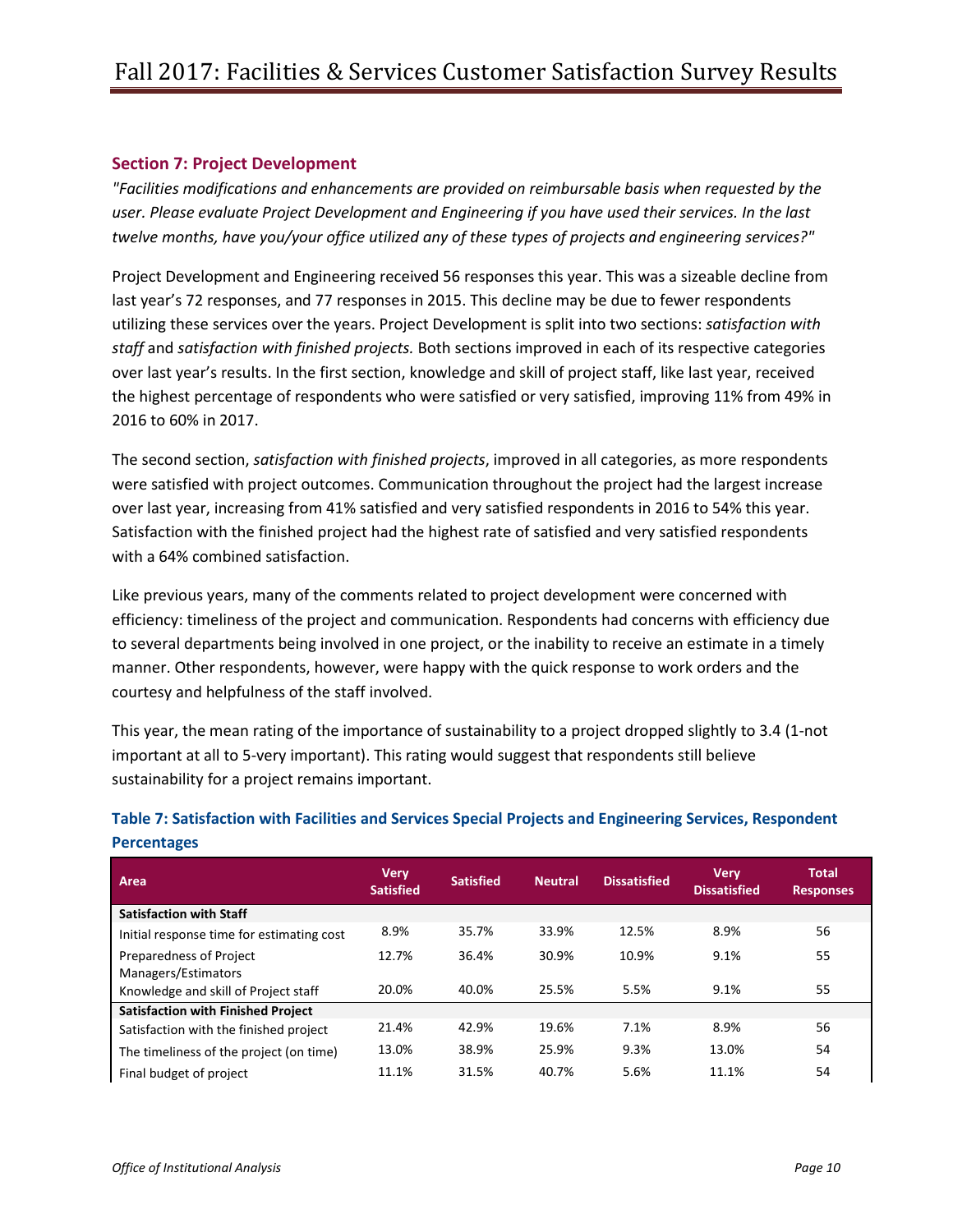# Fall 2017: Facilities & Services Customer Satisfaction Survey Results

| 14.8%                                                                                                                                         | 38.9% | 24.1% | 5.6% | 16.7%            | 54 |
|-----------------------------------------------------------------------------------------------------------------------------------------------|-------|-------|------|------------------|----|
|                                                                                                                                               |       |       |      | <b>Mean</b>      |    |
| How important is sustainability to your project?<br>$(5 \text{ stars} = \text{very important}, 1 \text{ star} = \text{not at all important})$ |       | 37    |      | 3.4              |    |
|                                                                                                                                               |       |       |      | <b>Responses</b> |    |

#### <span id="page-11-0"></span>**Section 8: Facilities and Services Administrative Services**

*"In the last twelve months, have you had contact with Facilities and Services business office staff regarding the administrative side of any maintenance project or Special Projects or Engineering Work?"*

There were 80 responses received in the section of FS Administrative Services. This was slightly lower than the number of responses in previous years (Table 8). With the exception of timeliness of response to work status which dropped 3% from last year in combined satisfaction, all the categories in this section saw improvements over last year's results. The largest improvement (10%) this year was in knowledge and skill of FS staff, with 81% of respondents saying they were satisfied or very satisfied. Courtesy of FS staff towards customers had the highest percentage of combined satisfaction at 89%. Courtesy of staff has seen an increase over the last couple of years.

Many of the comments received this year concerning Administrative Services reflected their responses in their level of satisfaction. Many comments mentioned the courtesy and knowledge of the FS staff, but many expressed concerns regarding how supervisory staff and administrators responded to inquiries of work status and suggestions for efficiency.

# <span id="page-11-1"></span>**Table 8: Satisfaction with Facilities and Services Administrative Service Areas, Respondent Percentages**

| Area                                                                     | <b>Very</b><br><b>Satisfied</b> | <b>Satisfied</b> | <b>Neutral</b> | <b>Dissatisfied</b> | <b>Very</b><br><b>Dissatisfied</b> | <b>Total</b><br><b>Responses</b> |
|--------------------------------------------------------------------------|---------------------------------|------------------|----------------|---------------------|------------------------------------|----------------------------------|
| Timeliness of response to inquiries about<br>work status                 | 32.5%                           | 37.5%            | 11.3%          | 13.8%               | 5.0%                               | 80                               |
| Timeliness of responses to inquiries<br>about billing                    | 28.9%                           | 34.2%            | 27.6%          | 5.3%                | 3.9%                               | 76                               |
| Courtesy of Facilities and Services staff<br>towards customer            | 46.3%                           | 42.5%            | 6.3%           | 1.3%                | 3.8%                               | 80                               |
| Accuracy of information provided by<br>Facilities and Services employees | 30.0%                           | 45.0%            | 17.5%          | 3.8%                | 3.8%                               | 80                               |
| Professional attitude of Facilities and<br>Services employees            | 40.0%                           | 40.0%            | 11.3%          | 5.0%                | 3.8%                               | 80                               |
| Knowledge and skill of Facilities and<br>Services staff                  | 38.0%                           | 43.0%            | 8.9%           | 6.3%                | 3.8%                               | 79                               |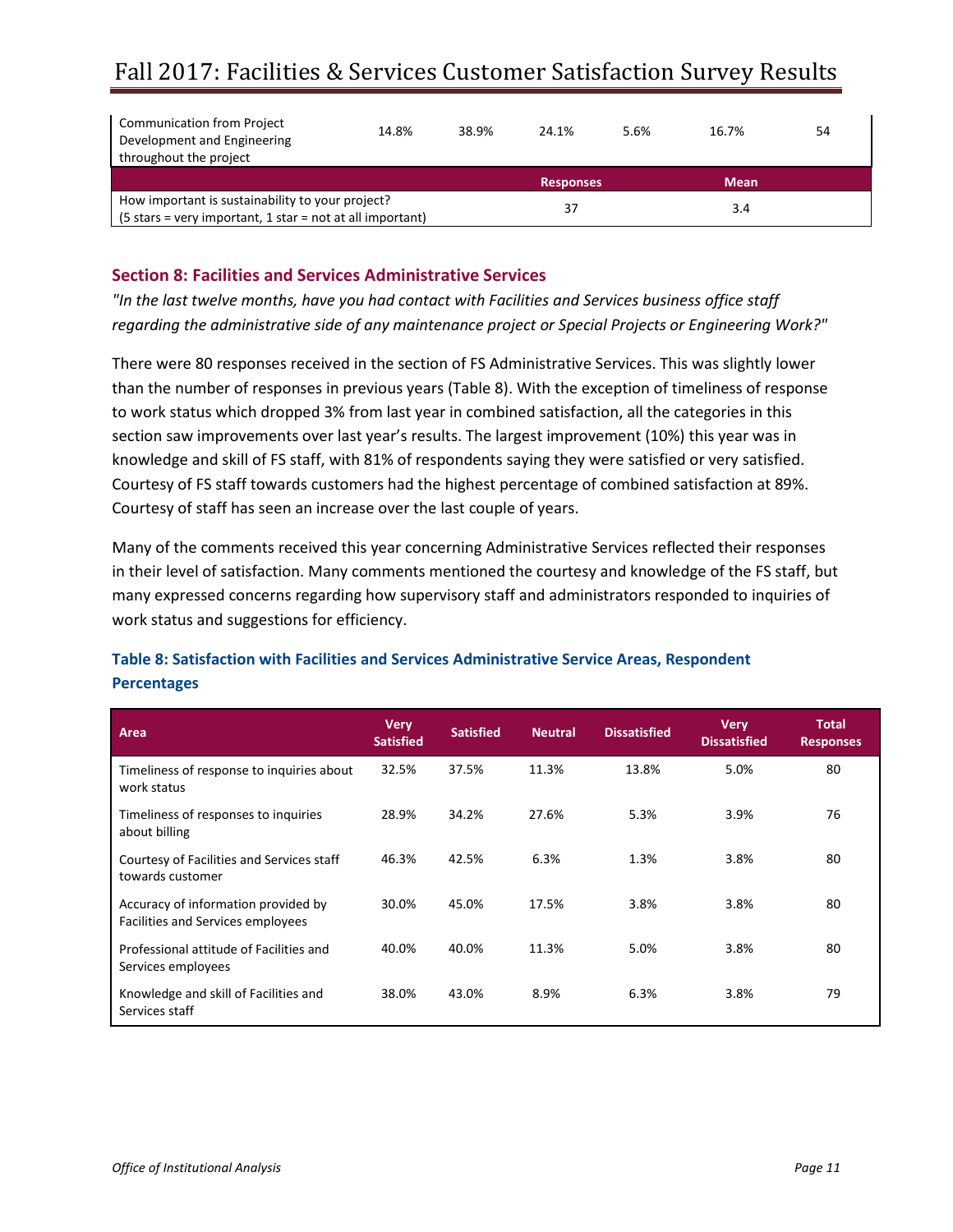# <span id="page-12-0"></span>**Section 9: Environmental Health and Safety**

*"Please rate your level of agreement with the following statements pertaining to Environmental Health & Safety Services."*

Ninety-eight respondents answered some portion of the Environmental Health and Safety (EHS) section of the survey (Table 9). This was slightly lower than the 133 responses received in 2016. While last year experienced a slight decline in all areas, this year all the areas of EHS showed increases among those who were satisfied or very satisfied. The area with the lowest combined satisfaction rate was the EHS website, with a 68% satisfaction rate; however, this was a 4% increase over last year's 64% combined satisfaction. All other areas of EHS received high satisfaction rates, with at least four-fifths of respondents being satisfied or very satisfied with the services provided in each respective section. Knowledge in their areas of specialty received the highest percentage of respondents who were satisfied or very satisfied (87%). Understanding my needs and the requirements of my department had the largest increase in combined satisfaction from last year, increasing 7% from 73% in 2016 to 80% in 2017.

| Area                                                                                                                                                 | <b>Very</b><br><b>Satisfied</b> | <b>Satisfied</b> | <b>Neutral</b> | <b>Dissatisfied</b> | <b>Very</b><br><b>Dissatisfied</b> | <b>Total</b><br><b>Responses</b> |
|------------------------------------------------------------------------------------------------------------------------------------------------------|---------------------------------|------------------|----------------|---------------------|------------------------------------|----------------------------------|
| Environmental Health & Safety understands<br>my needs and the requirements of my<br>department                                                       | 35.7%                           | 43.9%            | 15.3%          | 3.1%                | 2.0%                               | 98                               |
| Environmental Health & Safety is accessible to<br>its customers (phone, voice mail, email, etc.)                                                     | 44.9%                           | 37.8%            | 15.3%          | 1.0%                | 1.0%                               | 98                               |
| When contacted, an Environmental Health &<br>Safety consultation helped facilitate<br>resolution of my problem or issue                              | 43.8%                           | 35.4%            | 15.6%          | 3.1%                | 2.1%                               | 96                               |
| The Environmental Health & Safety website is<br>user friendly and helpful in providing access<br>to information, forms, manuals, etc. that I<br>need | 27.6%                           | 40.8%            | 26.5%          | 3.1%                | 2.0%                               | 98                               |
| Environmental Health & Safety staff provide<br>effective training                                                                                    | 41.8%                           | 38.8%            | 14.3%          | 4.1%                | 1.0%                               | 98                               |
| When contacted, Environmental Health &<br>Safety staff responded to my requests, or<br>problems, in a timely manner                                  | 46.4%                           | 35.1%            | 14.4%          | 1.0%                | 3.1%                               | 97                               |
| Overall, Environmental Health & Safety staff<br>are knowledgeable in their areas of specialty                                                        | 49.5%                           | 37.1%            | 10.3%          | 1.0%                | 2.1%                               | 97                               |
| Environmental Health & Safety staff are<br>friendly and helpful when I contact them for<br>services                                                  | 55.1%                           | 30.6%            | 11.2%          | 1.0%                | 2.0%                               | 98                               |

#### <span id="page-12-1"></span>**Table 9: Satisfaction with Environmental Health and Safety (EHS), Respondent Percentages**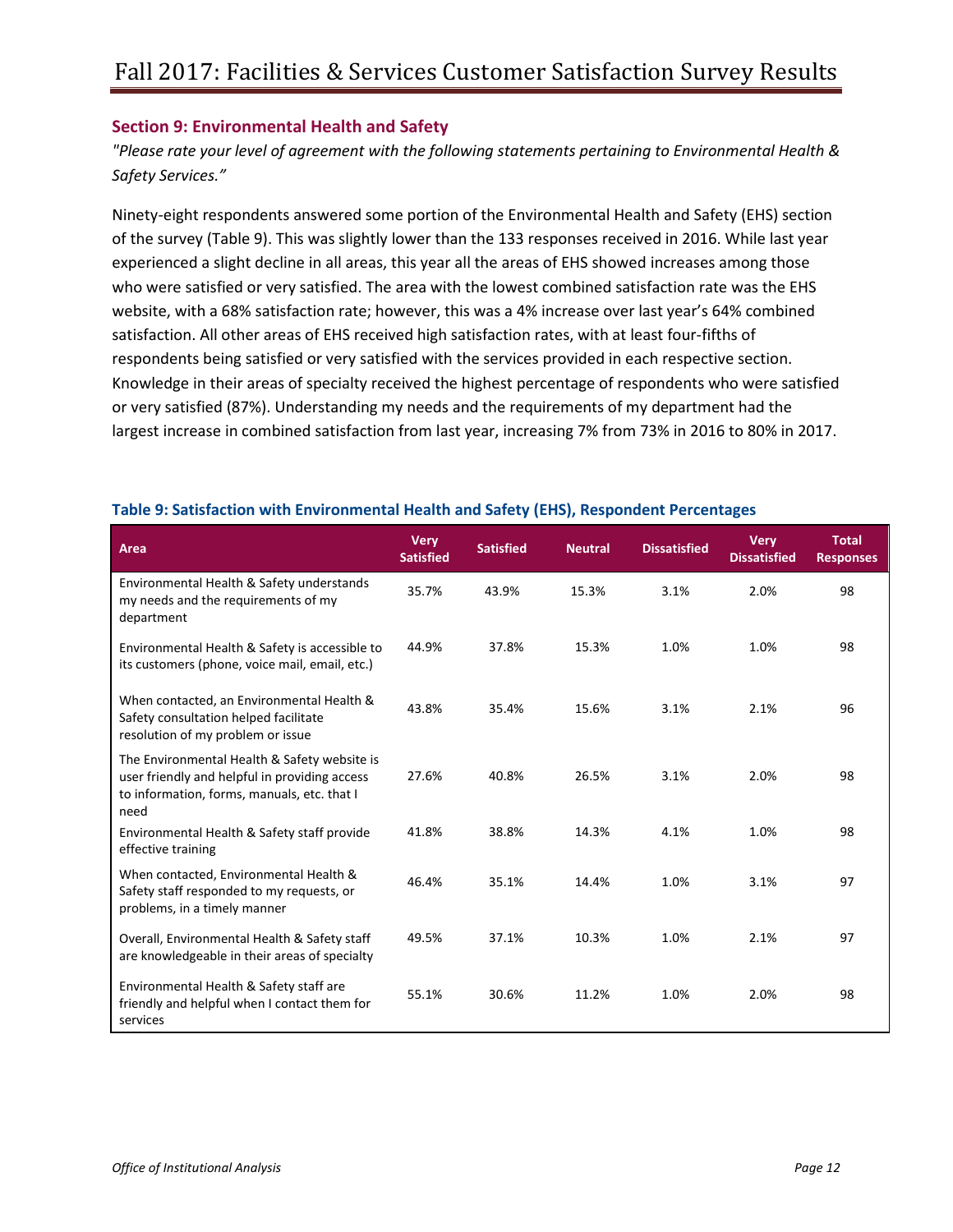# <span id="page-13-0"></span>**Section 10: NMSU Fire Department**

*"Please rate your satisfaction level with the NMSU Fire Department."*

The NMSU Fire Department continually receives the highest satisfaction ratings of all the FS units. Year after year, they exceed 90% in every category for those who report being satisfied or very satisfied (Table 10). This year was no different, as all combined satisfaction ratings exceeded 90%, and all but one category was higher this year than last year. Quality of service was 1% lower this year in combined satisfaction when compared to last year, scoring 93% in 2017, versus 94% in 2016. Of particular interest this year was the absence of dissatisfied or very dissatisfied responses in any categories, except for timeliness of service which received 1.6% in the dissatisfied column. The total number of responses this year (61) was close to that of last year (68).

| Area                     | <b>Very</b><br><b>Satisfied</b> | <b>Satisfied</b> | <b>Neutral</b> | <b>Dissatisfied</b> | <b>Verv</b><br><b>Dissatisfied</b> | <b>Total</b><br><b>Responses</b> |
|--------------------------|---------------------------------|------------------|----------------|---------------------|------------------------------------|----------------------------------|
| Timeliness of service    | 62.3%                           | 29.5%            | 6.6%           | 1.6%                | 0.0%                               | 61                               |
| Quality of service       | 62.3%                           | 31.1%            | 6.6%           | 0.0%                | 0.0%                               | 61                               |
| Courtesy of staff        | 68.9%                           | 27.9%            | 3.3%           | 0.0%                | 0.0%                               | 61                               |
| Professionalism of staff | 70.5%                           | 24.6%            | 4.9%           | 0.0%                | 0.0%                               | 61                               |
| Service expectation      | 62.3%                           | 31.1%            | 6.6%           | 0.0%                | 0.0%                               | 61                               |

#### <span id="page-13-1"></span>**Table 10: Satisfaction with NMSU Fire Department, Respondent Percentages**

# <span id="page-13-2"></span>**Section 11: NMSU Office of University Architect and Campus Planning**

*"Please rate your satisfaction with the NMSU Office of University Architect and Campus Planning."*

There were 39 responses received in the section of Office of University Architect and Campus Planning (UACP), which was slightly less than the 43 responses received the previous year (Table 11). Courtesy of staff and professionalism of staff both had the highest percentage of respondents who were satisfied or very satisfied at 72% each. Timeliness of service (64%) and service expectation (56%) both were roughly 5% lower this year when compared to last year. Similarly, quality of service (62%) and annual space survey (51%) both scored about 9% less in combined satisfied or very satisfied scores when compared to 2016. The largest year-to-year difference came from quality of recent service, which had a -30% difference between those who were satisfied or very satisfied in 2017 (58%) compared to 2016 (88%).

# <span id="page-13-3"></span>**Table 11: Satisfaction with NMSU Office of University Architect and Campus Planning, Respondent Percentages**

| Area                       | <b>Verv</b><br><b>Satisfied</b> | <b>Satisfied</b> | <b>Neutral</b> | <b>Dissatisfied</b> | <b>Very</b><br><b>Dissatisfied</b> | <b>Total</b><br><b>Responses</b> |
|----------------------------|---------------------------------|------------------|----------------|---------------------|------------------------------------|----------------------------------|
| Timeliness of service      | 28.2%                           | 35.9%            | 23.1%          | 5.1%                | 7.7%                               | 39                               |
| Quality of service         | 35.9%                           | 25.6%            | 20.5%          | 12.8%               | 5.1%                               | 39                               |
| Courtesy of staff          | 41.0%                           | 30.8%            | 17.9%          | 2.6%                | 7.7%                               | 39                               |
| Professionalism of staff   | 38.5%                           | 33.3%            | 17.9%          | 5.1%                | 5.1%                               | 39                               |
| Service expectation        | 33.3%                           | 23.1%            | 28.2%          | 7.7%                | 7.7%                               | 39                               |
| <b>Annual Space Survey</b> | 27.0%                           | 24.3%            | 35.1%          | 5.4%                | 8.1%                               | 37                               |
| Quality of recent service  | 50.0%                           | 7.7%             | 15.4%          | 19.2%               | 7.7%                               | 26                               |